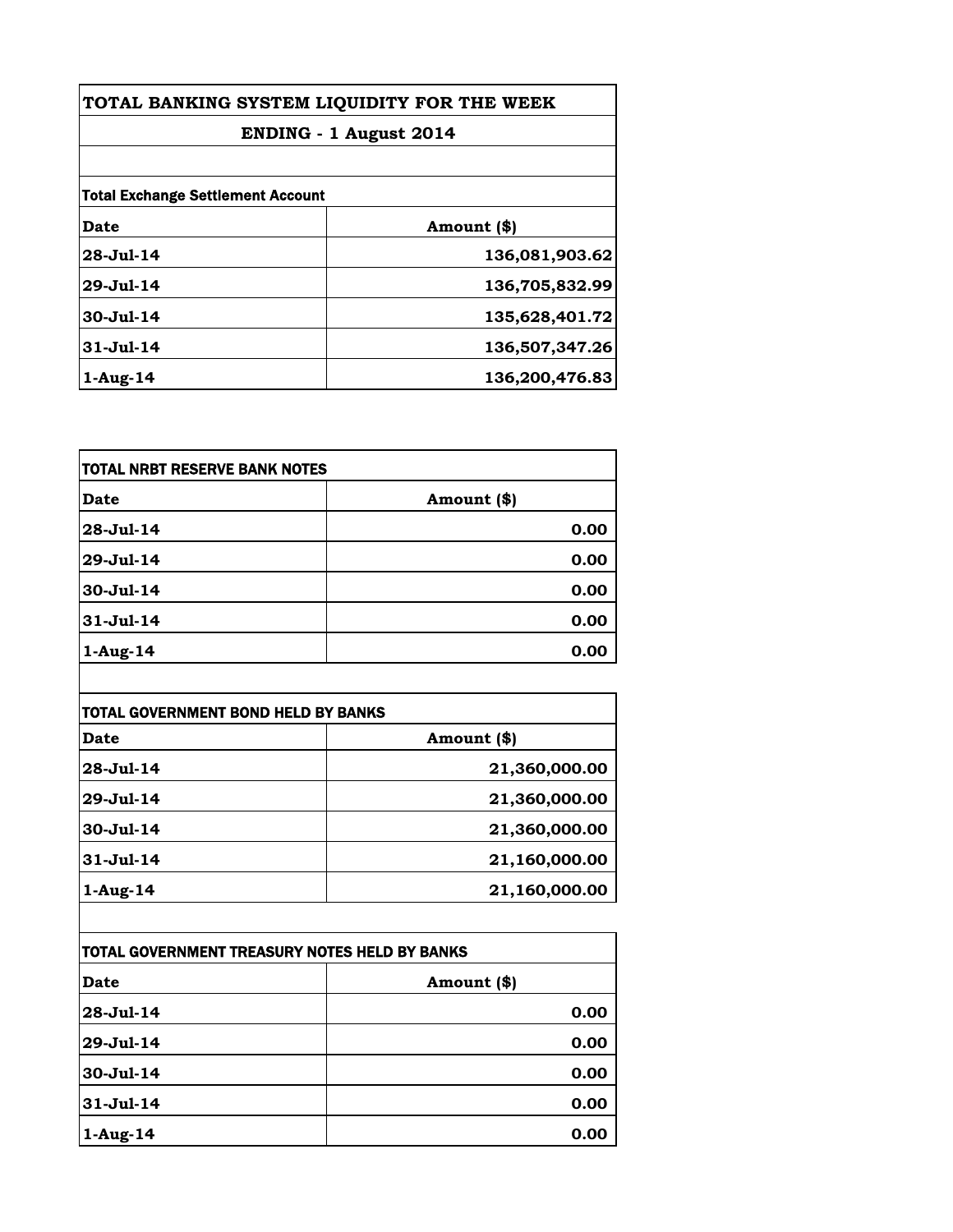| TOTAL BANKING SYSTEM LIQUIDITY FOR THE WEEK<br>ENDING - 8 August 2014 |                |                                          |             |
|-----------------------------------------------------------------------|----------------|------------------------------------------|-------------|
|                                                                       |                | <b>Total Exchange Settlement Account</b> |             |
|                                                                       |                | Date                                     | Amount (\$) |
| $4$ -Aug-14                                                           | 138,689,318.91 |                                          |             |
| 5-Aug-14                                                              | 140,501,258.75 |                                          |             |
| $6$ -Aug-14                                                           | 140,117,877.59 |                                          |             |
| 7-Aug-14                                                              | 141,080,931.42 |                                          |             |
| 8-Aug-14                                                              | 141,390,680.31 |                                          |             |

| <b>TOTAL NRBT RESERVE BANK NOTES</b> |             |
|--------------------------------------|-------------|
| <b>Date</b>                          | Amount (\$) |
| $4$ -Aug-14                          | 0.00        |
| 5-Aug-14                             | 0.00        |
| $6$ -Aug-14                          | 0.00        |
| 7-Aug-14                             | 0.00        |
| 8-Aug-14                             | 0.00        |

| <b>TOTAL GOVERNMENT BOND HELD BY BANKS</b> |               |
|--------------------------------------------|---------------|
| Date                                       | Amount (\$)   |
| 4-Aug-14                                   | 19,946,000.00 |
| $5-Aug-14$                                 | 19,946,000.00 |
| $6$ -Aug-14                                | 19,946,000.00 |
| 7-Aug-14                                   | 19,946,000.00 |
| 1-Aug-14                                   | 19,946,000.00 |

| TOTAL GOVERNMENT TREASURY NOTES HELD BY BANKS |             |
|-----------------------------------------------|-------------|
| <b>Date</b>                                   | Amount (\$) |
| 4-Aug-14                                      | 0.00        |
| 5-Aug-14                                      | 0.00        |
| $6$ -Aug-14                                   | 0.00        |
| 7-Aug-14                                      | 0.00        |
| 8-Aug-14                                      | 0.00        |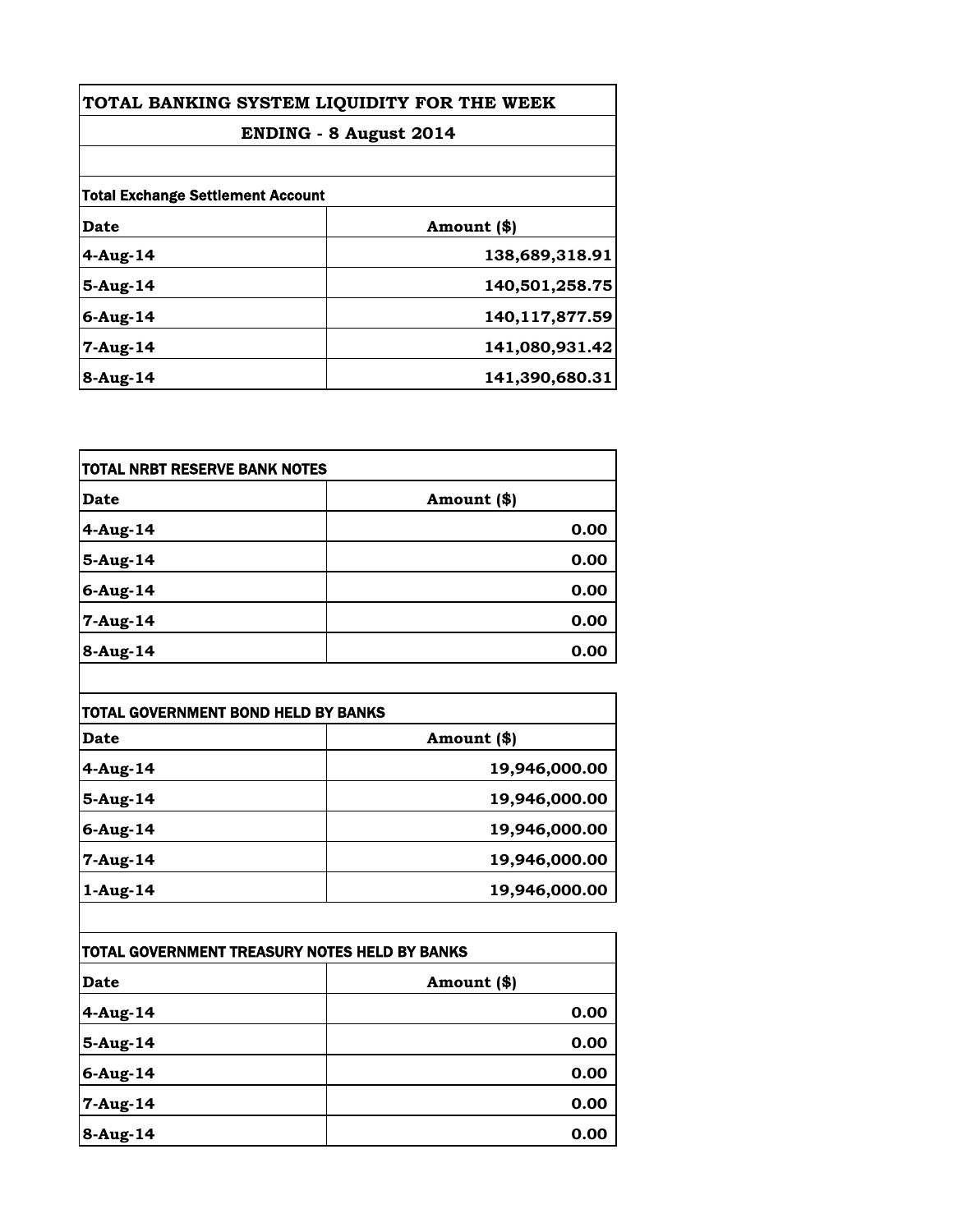| TOTAL BANKING SYSTEM LIQUIDITY FOR THE WEEK<br>ENDING - 15 August 2014 |                   |                                          |             |  |
|------------------------------------------------------------------------|-------------------|------------------------------------------|-------------|--|
|                                                                        |                   | <b>Total Exchange Settlement Account</b> |             |  |
|                                                                        |                   | Date                                     | Amount (\$) |  |
| 11-Aug-14                                                              | 140,989,682.11    |                                          |             |  |
| 12-Aug-14                                                              | 141,217,622.84    |                                          |             |  |
| 13-Aug-14                                                              | 141, 161, 471. 26 |                                          |             |  |
| 14-Aug-14                                                              | 141,838,746.07    |                                          |             |  |
| 15-Aug-14                                                              | 144,492,945.53    |                                          |             |  |

| TOTAL NRBT RESERVE BANK NOTES |             |
|-------------------------------|-------------|
| <b>Date</b>                   | Amount (\$) |
| 11-Aug-14                     | 0.00        |
| 12-Aug-14                     | 0.00        |
| 13-Aug-14                     | 0.00        |
| 14-Aug-14                     | 0.00        |
| 15-Aug-14                     | 0.00        |

| <b>TOTAL GOVERNMENT BOND HELD BY BANKS</b> |               |
|--------------------------------------------|---------------|
| Date                                       | Amount (\$)   |
| 11-Aug-14                                  | 19,946,000.00 |
| 12-Aug-14                                  | 19,946,000.00 |
| $13$ -Aug-14                               | 19,946,000.00 |
| 14-Aug-14                                  | 19,946,000.00 |
| $1-Aug-14$                                 | 19,946,000.00 |

| TOTAL GOVERNMENT TREASURY NOTES HELD BY BANKS |             |
|-----------------------------------------------|-------------|
| <b>Date</b>                                   | Amount (\$) |
| 11-Aug-14                                     | 0.00        |
| 12-Aug-14                                     | 0.00        |
| 13-Aug-14                                     | 0.00        |
| 14-Aug-14                                     | 0.00        |
| 15-Aug-14                                     | 0.00        |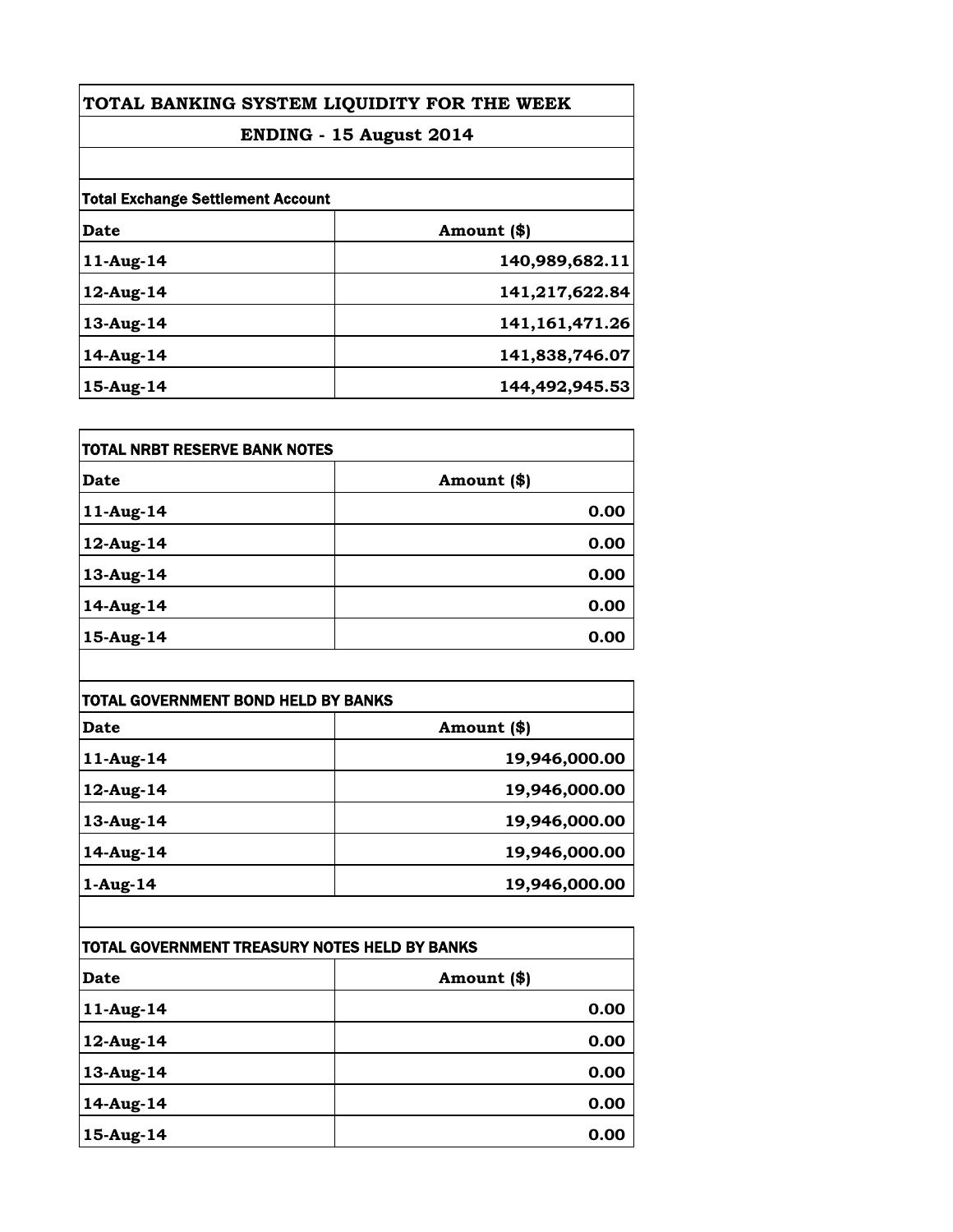| TOTAL BANKING SYSTEM LIQUIDITY FOR THE WEEK<br>ENDING - 22 August 2014 |                   |  |
|------------------------------------------------------------------------|-------------------|--|
|                                                                        |                   |  |
| <b>Total Exchange Settlement Account</b>                               |                   |  |
| Date                                                                   | Amount (\$)       |  |
| 18-Aug-14                                                              | 144,492,144.73    |  |
| 19-Aug-14                                                              | 145, 184, 468. 24 |  |
| $20$ -Aug-14                                                           | 144,498,158.03    |  |
| 21-Aug-14                                                              | 144, 169, 793. 61 |  |
| $22$ -Aug-14                                                           | 143,219,912.61    |  |

| <b>TOTAL NRBT RESERVE BANK NOTES</b> |             |
|--------------------------------------|-------------|
| Date                                 | Amount (\$) |
| 18-Aug-14                            | 0.00        |
| 19-Aug-14                            | 0.00        |
| 20-Aug-14                            | 0.00        |
| 21-Aug-14                            | 0.00        |
| 22-Aug-14                            | 0.00        |

| <b>TOTAL GOVERNMENT BOND HELD BY BANKS</b> |               |
|--------------------------------------------|---------------|
| Date                                       | Amount (\$)   |
| 18-Aug-14                                  | 19,946,000.00 |
| 19-Aug-14                                  | 19,946,000.00 |
| 20-Aug-14                                  | 19,946,000.00 |
| 21-Aug-14                                  | 19,946,000.00 |
| $1-Aug-14$                                 | 19,946,000.00 |

| TOTAL GOVERNMENT TREASURY NOTES HELD BY BANKS |             |
|-----------------------------------------------|-------------|
| <b>Date</b>                                   | Amount (\$) |
| 18-Aug-14                                     | 0.00        |
| 19-Aug-14                                     | 0.00        |
| 20-Aug-14                                     | 0.00        |
| 21-Aug-14                                     | 0.00        |
| 22-Aug-14                                     | 0.00        |